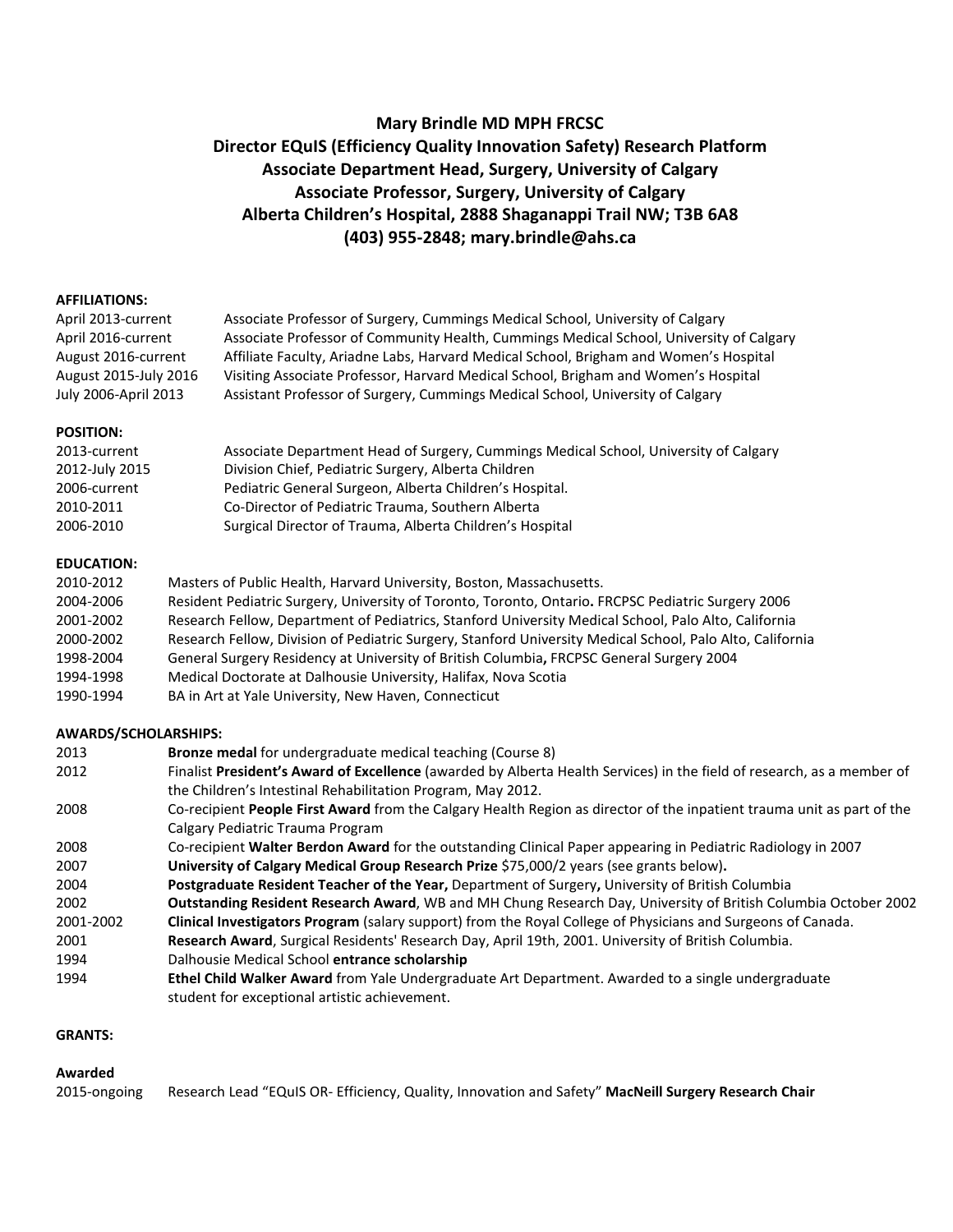**\$320,000 first year, \$200,000 yearly thereafter.**

| 2016-2018 | PI, "Audit of implanted device-associated infections at the Alberta Children's Hospital' Clinical Research Fund Seed<br>Grant, Calgary Center for Clinical Research. (June 30 <sup>th</sup> , 2016- June 2018).<br>\$20,000                                                                 |
|-----------|---------------------------------------------------------------------------------------------------------------------------------------------------------------------------------------------------------------------------------------------------------------------------------------------|
| 2016-2017 | PI, "The safety and efficacy of tranexamic acid in bleeding paediatric trauma patients: A systematic review of the<br>literature" Emergency Strategic Clinical Network (ESCN) Systematic Review Grant Competition. (March 2nd, 2016-<br>March, 2017)<br>\$15,000                            |
| 2016-2017 | PI, "Planning grant for health systems improvements in surgery: Expert focus group meeting" Clinical Research Fund<br>Planning Grant, Calgary Center for Clinical Research (January 8, 2016-Jan 8, 2017)<br>\$9961.92                                                                       |
| 2016-2017 | Co-Investigator (Thompson G, Brindle ME, Eccles RC)"Using gene expression profiles to identify children with<br>appendicitis" Surgery Strategic Clinical Network (July 2016-July 2017)<br>\$10,000                                                                                          |
| 2016-2017 | Co-Investigator (Harrop R, Brauer C, Lardner D, Brindle M) "Improving access for urgent surgical cases at the<br>Alberta Children's Hospital: a rapid realist review". Surgery Strategic Clinical Network (July 2016-July 2017)<br>\$10,000                                                 |
| 2013-2015 | PI "Improving outcomes following diaphragmatic hernia repair using national data, systematic review and<br>prospective trials" ACHRI Pediatric Surgery Chair (May 2013-May2015)<br>\$60,000                                                                                                 |
| 2014      | PI (Brindle M, Lai S, Chelikani P) "The effect of enteral fat infusion and glucagon-like peptide-2 hormonal therapy<br>on intestinal adaptation in short bowel syndrome" Calgary Research Development Fund. (June 3rd, 2014-June<br>2016)<br>\$4000                                         |
| 2011-2014 | Co-PI (Skarsgard ED, Brindle ME, Hazell A, Bassil K, Arbour L) "CIHR Secondary Analysis of Databases: Canadian<br>Pediatric Surgery Network (CAPSNet)" CIHR. (2011-September 2014).<br>\$100,000                                                                                            |
| 2012-2013 | Co-Investigator (Boctor D, Brindle M) In office member grant. "Development of a patient education prototype for<br>pediatric intestinal failure"North American Society for Pediatric Gastroenterology, Hepatology and Nutrition<br>(NASPGHAN) Foundation. (November 2012-Nov2013)<br>\$4000 |
| 2010-2013 | Co-Investigator (Lodha, Brindle M, Amin H, Sigalet D) "Long-term Growth and Neurodevelopmental Outcomes of<br>Newborns with Gastroschisis: A Cohort Study" Alberta Children's Hospital Foundation (Aug 2010-Aug 2013)<br>\$6074.00                                                          |
| 2010-2012 | Co-PI (MA IWY, Brindle ME) Effects of Educational Strategies on Cognitive Load for Teaching Medical and Surgical<br>Procedures: An Exploratory Study. UCMG<br>\$10,000                                                                                                                      |
| 2010-2011 | Co-Investigator (Skarsgard ED, Puligandla P, Brindle ME, Laberge J-M, Yanchar N) The Canadian Pediatric Surgery<br>Network (CAPSNet): Establishing Best Practices for Gastroschisis and Congenital Diaphragmatic Hernia CIHR<br>Operating Grant (March 2010-March 2011)<br>\$100,000        |
| 2008-2010 | PI (Brindle ME, Amrein M, Lodha A) "Overcoming Surfactant Inhibition in Neonates and Infants: A Clinical<br>Prospective Cohort Study with an Animal Model Correlate" ACH Foundation Grant (May 2008-May 2010)<br>\$49,200                                                                   |
| 2008-2010 | Co-PI (Amrein M, Brindle ME) "Reversing Surfactant Dysfunction" Alberta Lung Foundation (June 2008 June 2010)<br>\$40,000                                                                                                                                                                   |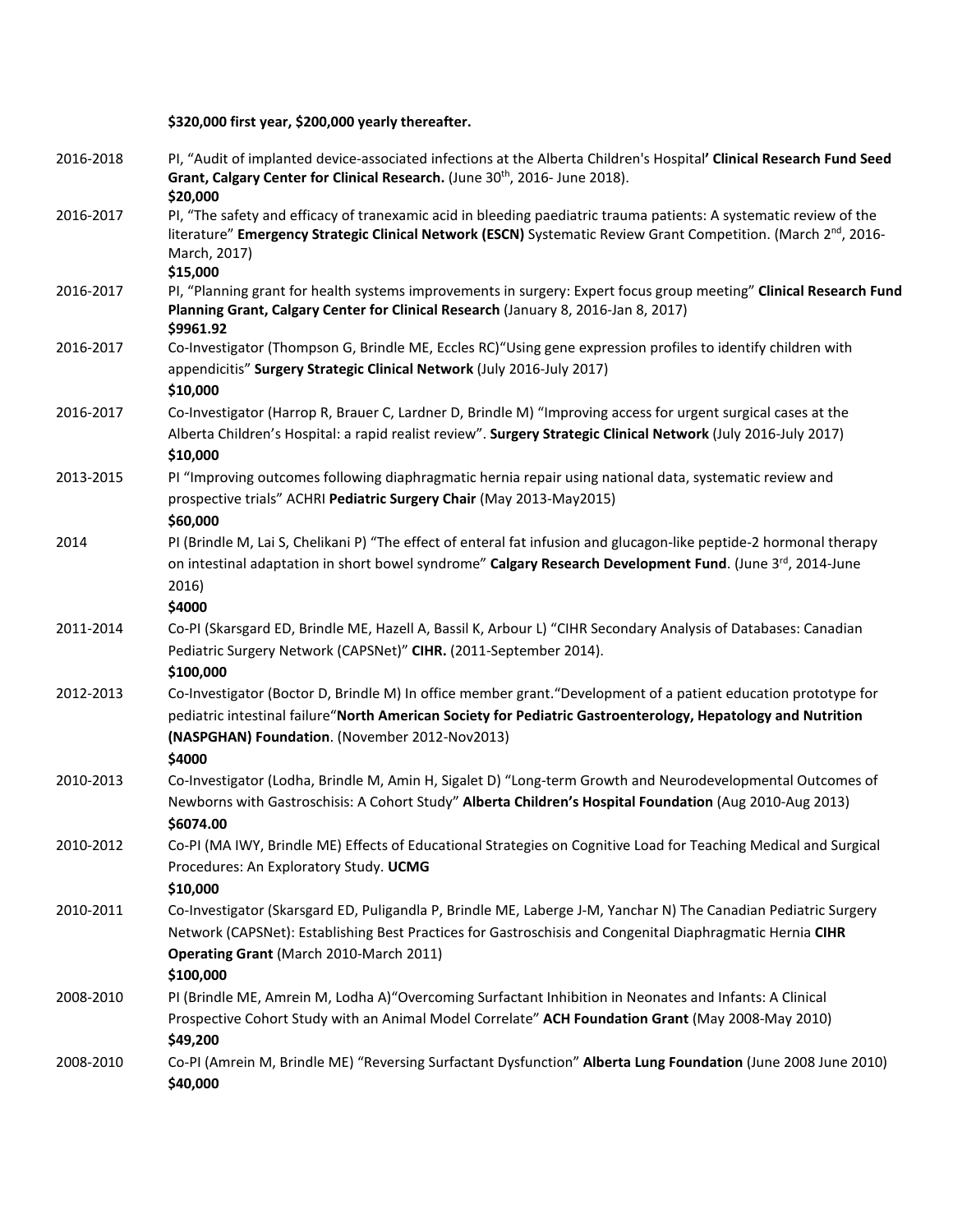2006 PI (Brindle ME) "Using growth factors to prevent pulmonary hypoplasia in a rat model" Research Prize **University of Calgary Medical Group** (July 2006-July 2008) **\$75,000** 

#### **SCIENTIFIC PUBLICATIONS**

#### **In Press (\* indicates student, Underline indicates corresponding/senior author):**

Gunasekara L, Al-Saiedy M, Green F, Pratt R, Bjornson C, Yang A, Schel WM, Mitchell I, Brindle M, Montgomery M, Keys E, Dennis J, Shrestha G, Amrein M "Pulmonary surfactant dysfunction in pediatric cystic fibrosis: Mechanisms and reversal with a lipid-sequestering drug" Journal of Cystic Fibrosis. Accepted. In Press

Lai SW\*, de Heuvel E, Wallace LE, Hartmann B, Holst JJ, **Brindle ME**, Chelikani PK, Sigalet DL "Effects of exogenous glucagon-like peptide-2 and distal bowel resection on intestinal and systemic adaptive responses in rats". PLOS ONE. Revisions required.

Lagoo J\*, Lopushinsky SR, Haynes AB, Bain P, Flageole H, Skarsgard ED, **Brindle ME** "The Effectiveness of Pediatric Surgical Safety Checklists: A Systematic Review with Narrative Synthesis" BMJ Open. Revisions required

#### **Peer-reviewed Journal Articles:**

#### **Published (\* indicates student, Underline indicates corresponding/senior author)**

- 1. Holmes EM, Singh HHK, Kirk VG, **Brindle M**, Luntley J, Weber BA, Yunker WK "Incidence of children at risk for obstructive sleep apnea undergoing common day surgery procedures" Journal of Pediatric Surgery. Online May 2017.
- 2. Sigalet DL, **Brindle ME**, Boctor D, Lam V, Lu LS, de Heuvel E, Hartmann B, Holst JJ "A safety and pharmacokinetic dosing study of glucagon-like peptide 2 in infants with intestinal failure" Journal of Pediatric Surgery 52(5); 749-754, 2017
- 3. Hall N, Simon E, Abbo L, Arnaud A, Beaudin M, **Brindle M**, et al. "Appendectomy versus non-operative treatment for acute uncomplicated appendicitis in children: study protocol for a multicenter, open-label, non-inferiority, randomized controlled trial" BMJ Paediatrics Open. Online May 2017.
- 4. **Brindle ME**, Roberts D\*, Daodu O\*, Haynes A, Cauley C, Dixon E, LaFlamme C, Bain P, Berry W "Deriving literature-based benchmarks for surgical complications in high-income countries: A protocol for a systematic review and meta-analysis" BMJ Open. Online May 2017
- 5. Daodu O\*, **Brindle ME** "Predicting Outcomes in Congenital Diaphragmatic Hernia" *Seminars in Pediatric Surgery*. Online April 2017
- 6. Daodu O\*, **Brindle M**, Alvarez-Allende CR, Lockyer L, Weber B, Lopushinsky SR "Outcomes of an accelerated care pathway for pediatric blunt solid organ injuries in a public healthcare system" *Journal of Pediatric Surgery* Online January 2017
- 7. Harting MT, Hollinger L, Tsao K, Putnam LR, Wilson JM, Hirschl RB, Skarsgard ED, Tibboel D, **Brindle ME**, Lally PA, Miller CC, Kally KP "Aggressive surgical management of congenital diaphragmatic hernia - worth the effort? A multi-center, prospective, cohort study" *Annals of Surgery*, January, 2017
- 8. Urban D, Dehaeck R\*, Lorenzetti D, Guilfoyle J, Poon M-C, Steel M, Lardner D, Ma IWY, **Brindle ME** "The safety and efficacy of tranexamic acid in bleeding paediatric trauma patients: A systematic review protocol". *BMJ Open* Sept 22; 6:e012947, 2016
- 9. Khanafer I\*, Martin D-A, Mitra TP, Eccles R, **Brindle ME**, Nettel-Aguirre A, Thompson G "Test characteristics of common appendicitis scores with and without laboratory investigations: a prospective observational study". *BMC Pediatrics* Aug 30; 16(1):147, 2016.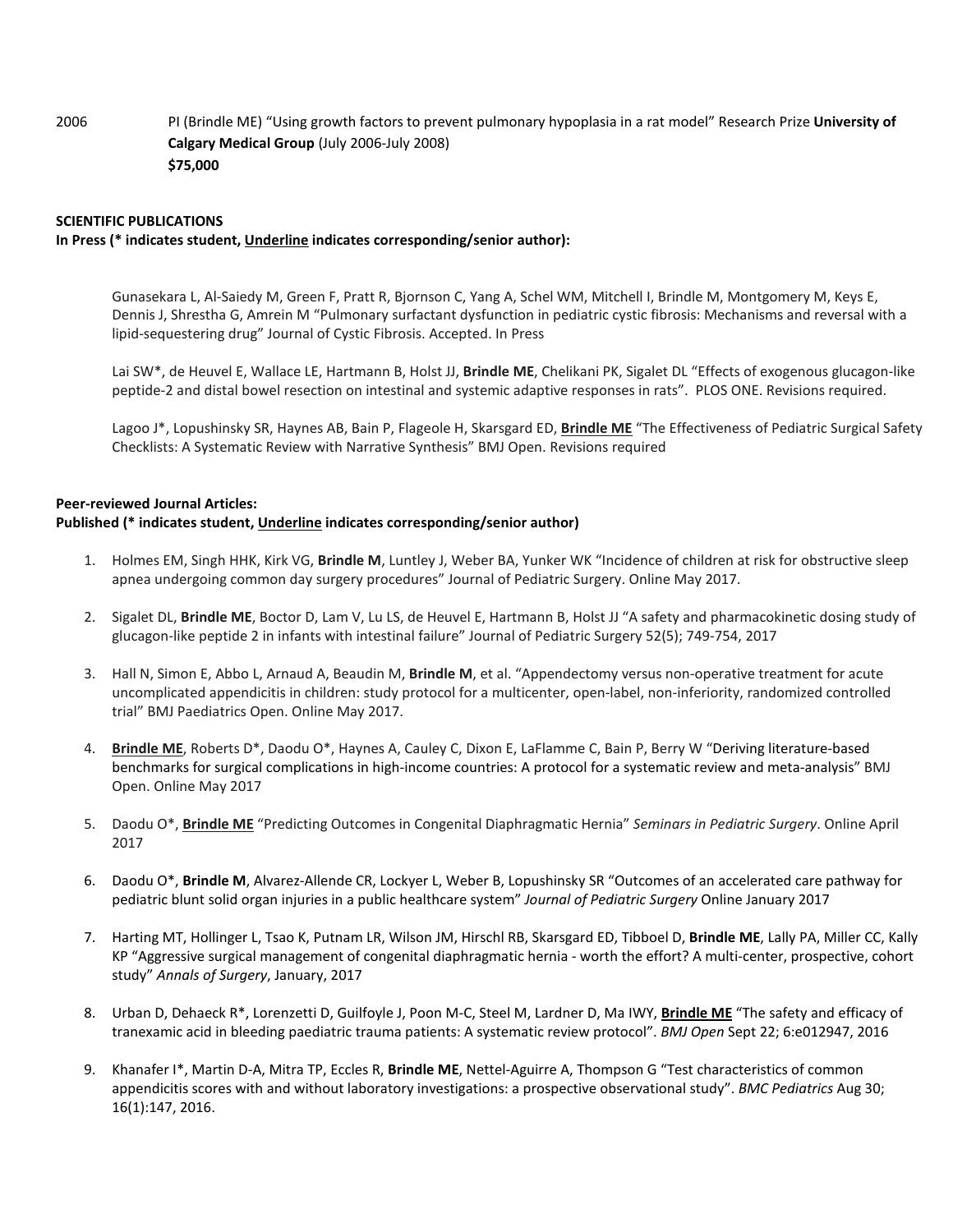- 10. Bassil KL, Yang J, Arbour L, Moineddin R, **Brindle ME**, Hazell E, Skarsgard ED "Spatial variability of gastroschisis in Canada, 2006- 2011: An exploratory analysis". *Canadian Journal of Public Health* Jun 27; 107(1):e62-7, 2016.
- 11. Englum BR, Rothman J, Leonard S, Reiter A, Thornburg C, **Brindle M** et al., on behalf of the Splenectomy in Congenital Hemolytic Anemia (SICHA) Consortium. "Hematologic outcomes after splenectomy for congenital hemolytic anemia: Use of random effects mixed modeling". *Journal of Pediatric Surgery* Jan 31; 51(1):122-127, 2016.
- 12. Lazier J, Mah JK, Wei X-C, Samedi V, Fajardo C, **Brindle M**, Perrier R, Thomas MA "Bilateral congenital lumbar hernias in a patient with central core disease- a case report" *Neuromuscular Disorders* Jan 31; 26(1): 56-59, 2016.
- 13. Sigalet DL, **Brindle M**, Boctor D, Casey L, Dicke B, Butterworth S, Lam V, Karnik V, de Heuvel E, Hartmann B, Holst J. "A safety and dosing study of Glucagon-Like Peptide 2 (GLP-2) in children with intestinal failure" *Journal of Parenteral and Enteral Nutrition* epub Oct 15th 2015.
- 14. Shariff F\*, Peters PA, Arbour L, Greenwood M, Skarsgard ED, **Brindle ME** "Maternal and community predictors of gastroschisis and congenital diaphragmatic hernia in Canada". *Pediatric Surgery International* Sept;1-6, 2015.
- 15. Ma IWY, Pugh D, Mema B, **Brindle ME**, Cooke L, Stromer JN "Use of an error-focused checklist to identify incompetence in lumbar puncture performances" *Medical Education.* 49(10):1004-1015, 2015.
- 16. Lam JY\*, Lospushinsky SR, Ma I, Dicke F, **Brindle ME** "Treatment options for the pediatric patent ductus arteriosus: systematic review and meta-analysis" *Chest*. Sept; 148(3): 784-793, 2015
- 17. Sanchez-Glanville C\*, **Brindle ME**, Spence T, Blackwood J, Drews T, Menzies S, Martin S, Lopushinsky SR "Evaluating the introduction of extracorporeal life support technology to a tertiary-care pediatric institution: smoothing the learning curve through inter-professional simulation training". *Journal of Pediatric Surgery*. May; 50(5):798-804, 2015.
- 18. Skarsgard ED, Meaney C, Bassil, **Brindle M**, Arbour L, Moineddin R "Maternal risk factors for gastroschisis in Canada". *Birth Defects Research Part A: Clinical and Molecular Teratology.* Feb; 103(2):111-118, 2015.
- 19. Rice HE, Englum BR, Rothman J, Leonard S, Reiter A, Thornberg C, **Brindle M** et al. "Clinical outcomes of splenectomy in children: Report of the splenectomy in congenital hemolytic anemia (SICHA) registry". *American Journal of Hematology.* Mar; 90(3):187- 193, 2015.
- 20. Turner B\*, Dasgupta RD, **Brindle ME** "A contemporary prediction rule for esophageal atresia (EA) and trachea-esophageal fistula (TEF)". *Journal of Pediatric Surgery*. Dec; 49(12):1758-1761, 2014. *(\*Trainee award for best research design, University of Calgary, General Surgery)*
- 21. **Brindle ME**, Cook EF, Tibboel D, Lally P, Lally K "A clinical prediction rule for the severity of congenital diaphragmatic hernias in newborns". Pediatrics. Aug; 134(2) e413-e419 2014. **(identified by the Outcomes and Evidence-based Practice Committee as a recommended paper to help identify best practice and appropriate standards)**
- 22. Bjornson C, **Brindle M**, Bailey JM, Mitchell I, Soles M "Delayed diagnosis of a high tracheoesophageal fistula and a novel approach to the treatment of tracheomalacia by submanubrial tracheopexy". *Springerplus*. Feb; 3(1) 1-4, 2014.
- 23. Ma IWY, Sharma N, **Brindle ME**, Caird J, McLaughlin K "Measuring competence in central venous catheterization: a systematic review". *SpringerPlus*. Jan; 3(1), 33, 2014.
- 24. Ma IWY, Zalunardo N, **Brindle ME**, Hatala R, McLaughlin K. "Notes from the Field: Direct Observation Versus Rating by Videos for the Assessment of Central Venous Catheterization Skills". *Evaluation and the Health Professions.* Jan 12, 2014 epub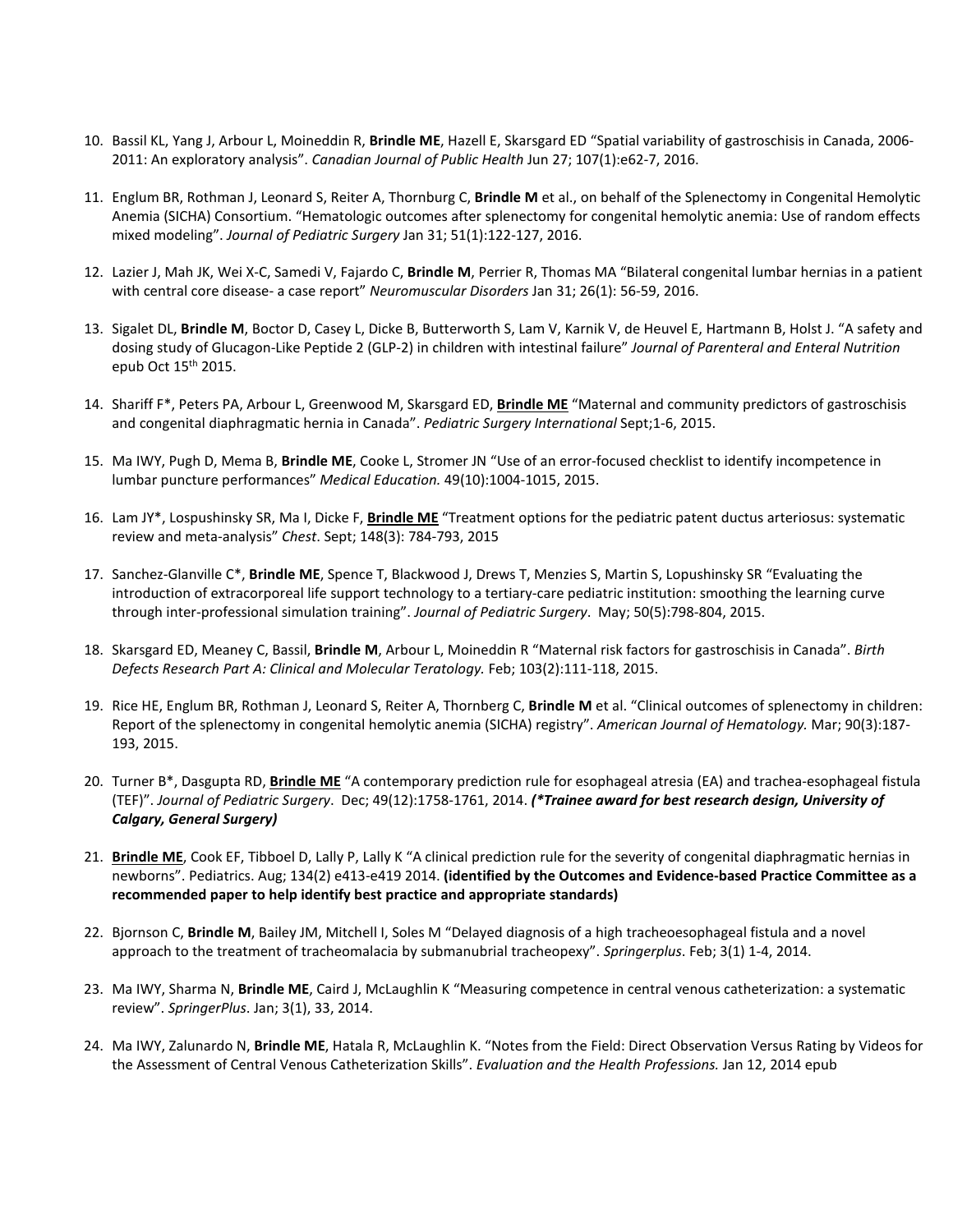- 25. Sigalet D, Lam V, Boctor D, **Brindle M** "Nutritional support of infants with intestinal failure: something more than fishy is going on here!" *Pediatric Surgery International.* Oct;29(10):975-81, 2013.
- 26. Beres A\*, Puligandla P, **Brindle ME** "Conformity to stability criteria for the surgical correction of congenital diaphragmatic Hernia: Is it Necessary?" *Journal of Pediatric Surgery.* May;48(5):1060-4, 2013.
- 27. Beres A\*, Wales PW, Christison-Lagay ER, McLure ME, Fallat ME, **Brindle ME** "Non-operative management of high-grade pancreatic trauma: is it worth the wait?" *Journal of Pediatric Surgery*. May;48(5):919-23, 2013.
- 28. **Brindle M**, Flageole H, Wales PW "Influence of maternal factors on health outcomes in gastroschisis: a Canadian populationbased study", *Neonatology.* Apr;102(1) 45-52,2012.
- 29. Oliveira C, Nasr A, **Brindle M**, Wales PW "Ethanol locks to prevent catheter-related bloodstream infections in pediatric intestinal failure: systematic review and meta-analysis", *Pediatrics.* Feb;129(2) 318-29, 2012.
- 30. Rice HE, Crary SE, Langer JC, Kemper AR; Splenectomy in Hemolytic Anemia Consortium (one of 30 authors) "Comparative effectiveness of different types of splenectomy for children with hemolytic anemia", *Journal of Pediatrics*. April; 160(4):684-689, 2012.
- 31. Ma IW, **Brindle ME**, Ronksley PE, Lorenzetti DL, Sauve RS, Ghali WA "Use of Simulation-Based Education to Improve Outcomes of Central Venous Catheterization: A Systematic Review and Meta-Analysis", *Academic Medicine*. Sept;86(9)1137-47,2011.
- 32. **Brindle M**, Brar M\*, Skarsgard ED "Patch Repair is an Independent Predicator of Morbidity and Mortality in Congential Diaphragmatic Hernia", *Pediatric Surgery International*. Sept;27(9):969-74, 2011.
- 33. Sigalet DL, Boctor D, **Brindle M**, Lam V, Robertson M "Elements of Successful Intestinal Rehabilitation" *Journal of Pediatric Surgery.* Jan;46(1):150-6, 2011.
- 34. **Brindle M**, Ma I, Skarsgard ED "Impact of target blood gases on outcome in Congenital Diaphragmatic Hernia (CDH)" *European Journal of Pediatric Surgery*; 20:1-4, 2010.
- 35. Sigalet D, Boctor D, Robertson M, Lam V, **Brindle M**, Sarkosh K, Dreidger L, Sajedi, M. "Improved outcomes in paediatric intestinal failure with aggressive prevention of liver disease" *European Journal of Pediatric Surgery,* Dec;19(6):348-53, 2009.
- 36. Ein SH, **Brindle M**. "The best 10 clinical articles for the last 50 years from the Division of General Surgery, Hospital for Sick Children, Toronto, Ontario, Canada". *Journal of Pediatric Surgery*, April;43(4):734-9, 2008.
- 37. Wales PW, **Brindle M**, Sauer CJ, Patel S, de Silva N, Chait P. "Percutaneous cholangiography for the treatment of parenteral nutrition-associated cholestasis in surgical neonates: preliminary experience". *Journal of Pediatric Surgery*, Nov;42(11):1913- 1918, 2007.
- 38. Silva C, Daneman A, Moore A, Navarro O, **Brindle M**, Moinedden PHD et al. "Correlation of sonographic findings and outcome in necrotizing enterocolitis" *Pediatric Radiology*, Mar;37(3):274-82, 2007.
- 39. Lodha A, Ly L, **Brindle M**, Daneman A, McNamara PJ "Intraurethral knot in a very low-birth-weight infant: radiological recognition, surgical management and prevention" *Pediatric Radiology*, 35(7):713-6, 2005
- 40. Dimmitt RA, Glew R, **Brindle M**, Skarsgard E, Moss RL "Serum cytosolic beta-glucosidase activity in a rat model of necrotizing enterocolitis" *Pediatric Research*, 54(4): 462-5, 2003
- 41. Lipshutz GS, Titre D, **Brindle M**, Bisconte AR, Hardy J, Contag CH, Gaensler KML"Comparison of Gene Expression After Intraperitoneal Delivery of AAV2 or AAV5 *In Utero*", *Molecular Therapy*, 8(1):90-8, 2003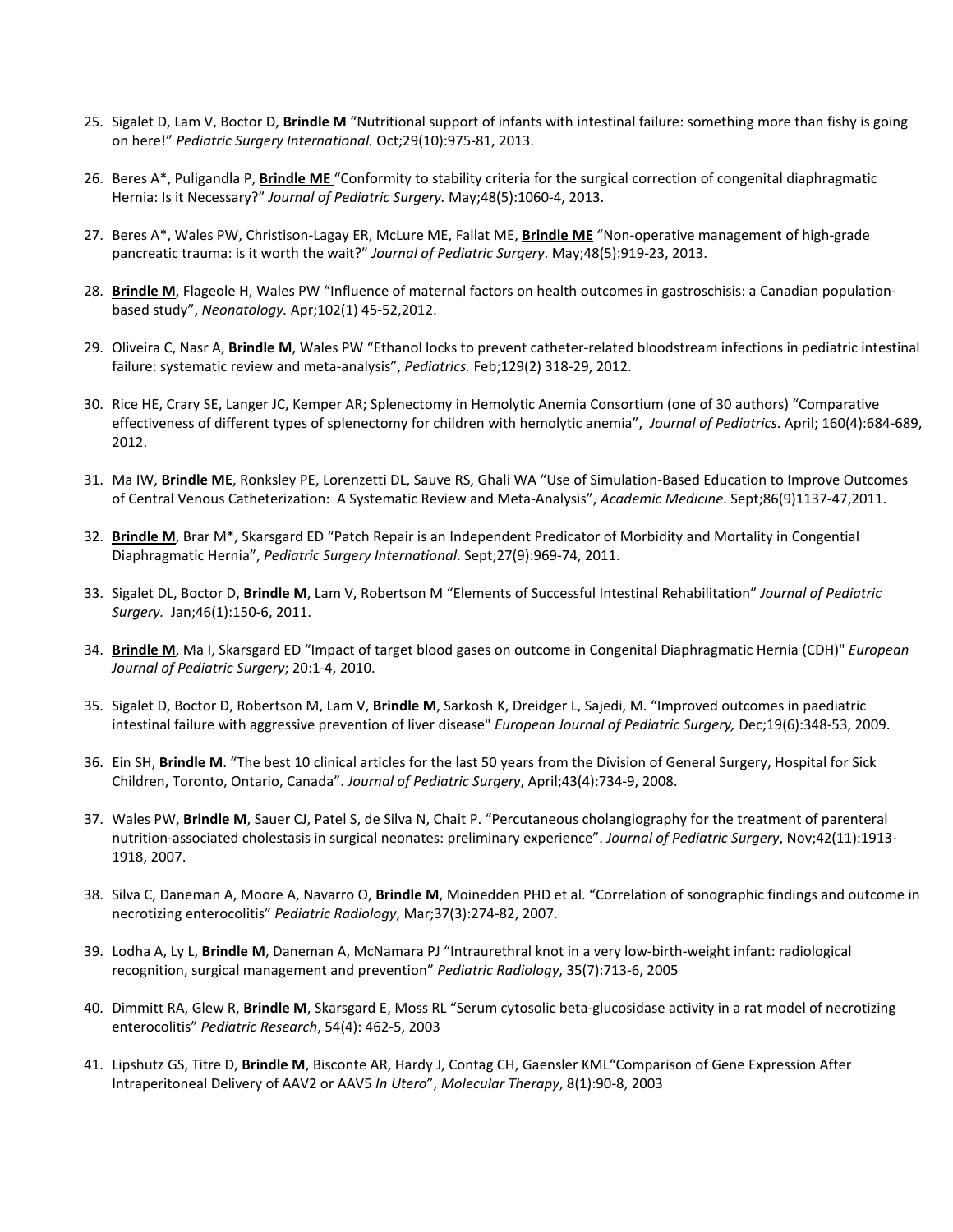- 42. Rangel SJ, Henry MC, **BrindleME** , Moss RL "Small evidence for small incisions: pediatric laparoscopy and the need for more rigorous evaluation of novel surgical therapies" *Journal of Pediatric Surgery,* 38(10):1429-33, 2003.
- 43. Drohan L, Colby CE, **Brindle ME**, Sanislo S, Ariagno RL " Candida (amphotericin-sensitive) lens abscess associated with decreasing arterial bloodflow in a very low birthweight preterm infant" *Pediatrics*, 110(5):e65
- 44. Colby C, **Brindle M**, Moss RL "Minimally Invasive Laparotomy for Treatment of Neonatal Ovarian Cysts" *Journal of Pediatric Surgery.* 36(6):868-9, 2001
- 45. Skarsgard ED, Amii LA, Dimmitt RA, Sakamoto G, **Brindle ME**, Moss RL "Exogenous administration of rhIGF-1 in a rabbit model of intrauterine growth retardation" *Journal of Surgical Research*, 99:142-146, 2001.
- 46. Porier C, Van Arsdell GS, **Brindle M** et al. "Surgical treatment of aortic arch hypoplasia in children with biventricular hearts" *Annals of Thoracic Surgery*, 68:2293-97, 1999.
- 47. **Brindle M**, Ludman M "A Structured Diary to Promote Reflection and Active Learning", *Academic Medicine*, 71(5), 1996.
- 48. Brindle, ID, **Brindle ME**, Le, X-c, Chen H "Preconcentration by Coprecipitation: Part I Rapid Method for the Determination of Ultratrace Amounts of Germanium in Natural Waters by Hydride Generation - Atomic Emission Spectrometry," *Journal of Analytic Atomic Spectrometry*, 6: 129, 1991.

#### **Abstracts:**

- 1. Shawyer A, Rajapakse N, **Brindle M**, Vayalumkal JV "Prophylactic antibiotics in appendicitis- Are we getting the timing right?". *Open Forum Infectious Diseases* 3(suppl 1): 1447. 2016.
- 2. Platt JM, Mitchel IM, Fairservice L, Soles M, Bailey JAM, Bjornson C, **Brindle M** "What mothers think of communication about their child with tracheoesophageal fistula (TEF)" *Diseases of the Esophagus* 29(3): 301. 2016
- 3. Kurnet VH, Soliman N, Cooper S, Brindle M "Gastroschisis with associated bladder herniation: an antenatal presentation of a rare complication". *Ultrasound in Obstetrics and Gynecology* 44(S1): 244-244. 2014.
- 4. Gunesekara LC, Lodha A, Brindle M, Yang A, Amrein M "Pulmonary surfactant function is not affected by blood plasma in-vitro" *Epithelial Cells in Injury and Repair. American Thoracics Society* A3449. 2014
- 5. Khan A, Martin SR, Brindle M, Parsons S, Haider S, Prokopishyn N, Yap J "Liver cell transplantation as a "bridge" therapy for urea cycle disorders: The Calgary experience". *Clinical Biochemistry* 47(15):150-151. 2014
- 6. Emre S, Brindle M, Opladen T, Khan A, Barshop B, Burton B, Lindner M, Martin S, Meyberg J, Haberle J, Shenck J, Seashore M, Yudkoff M, Kasting S, Ruedinger W, Hoffman G "Outcome in children with urea cycle defect after hepatocyte transplantation". *Transplantation* 98:299-299. 2014.
- 7. Adeleye A, Brindle M, Bailey M, Bjornson C, Nettel-Aguirre A, Mitchell I "Proton pump inhibitor in esophageal atresia/tracheoesophageal fistula: dilation outcome study (protect study)". *Am J Respir Crit Care Med* 189. 2014
- 8. Lai SW, de Heuvel E, Wallace LE, Brindle ME, Chelikani PK, Sigalet DL "Outstanding abstract: Medium chain triglycerides are more potent than long chain triglycerides in inducing jejunal adaptation after massive ileocecal resection in rats" *Clinical Nutrition* 33: S116-S117. 2014. *Recognized as an outstanding abstract at the European Society for Parenteral and Enteral Nutrition, Sept 2014.*
- 9. Opladen T, Khan A, Barshop BA, **Brindle M**, Burton BK, Emre SH, Lindner M, Martin SR, Meyburg J, Haeberle J, Schenk J-P, Seashore MR, Yudkoff M, Rennecke M, Ruedinger W, Hoffmann GF "Clinical outcome in children with UCD after liver cell therapy in comparison to a control population". *Molecular Genetics and Metabolism*, 11(3): 237-238. 2014.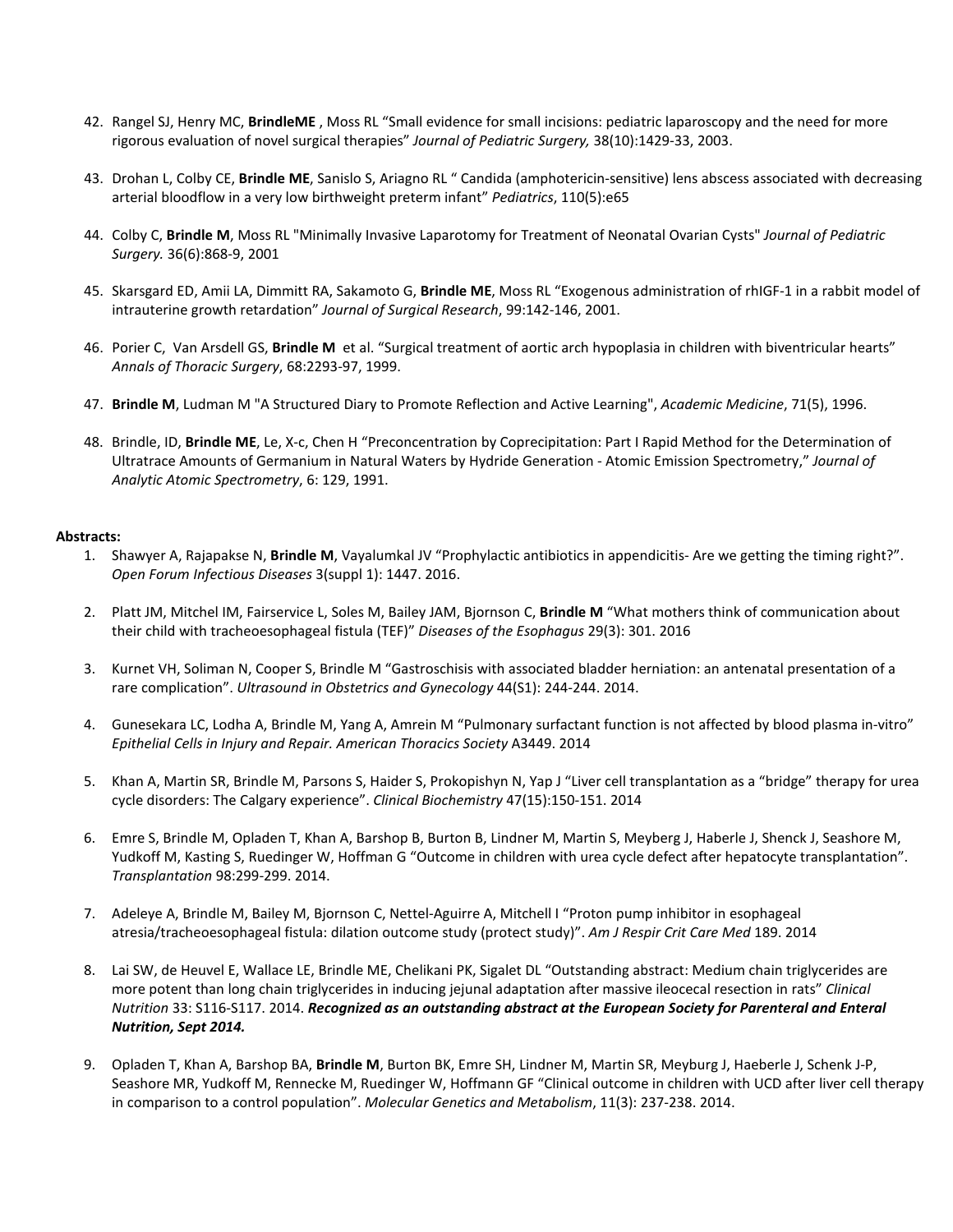- 10. Sigalet DL, Lam V, **Brindle M**, Boctor DL, Hartmann B, Wallace L, Stanger JD, Holst JJ "Glucagon-like peptide-2 production and sensitivity in infants post-resection or gastroschisis". Gastroenterology 146(5): s-544. 2014
- 11. Sigalet DL, Lam B, Karnik V, **Brindle M**, Hartmann B, Boctor DL, Dicken B, Stoffman S, de Heuvel E, Wrightwilson G, Wallace L, Host JJ "Safety and dosing study of glucagon-like peptide-2 in children with intestinal failure. Gastroenterology 146(5): s-544. 2014
- 12. Lodha A, Brindle M, Yang A, Amrein M, Gunasekara LC "Pulmonary surfactant function is not affected by blood plasma in vitro study" American Journal of Respiratory and Critical Care Medicine 189:A3449. 2014
- 13. Oliveira C, Nasr A, **Brindle M**, Wales PW. "Ethanol locks to prevent catheter-related bloodstream infections in pediatric intestinal failure: systematic review and meta-analysis". *Pediatric Transplantation*, 15(SI) s1: 120
- 14. Ma I, **Brindle M**, Ronsky P, Lorenzetti D, Sauve R, Ghali W. "Outcomes of simulation-based eduction in central venous catheterization: a systematic review and meta-analysis". *Academic Medicine*, 5(3):62. 2011
- 15. Silva C, Daneman A, Moore A, Navarro O, **Brindle M**, Moinedden PHD et al. "Correlation of sonographic findings and outcome in necrotizing enterocolitis" *Pediatric Radiology*, 36(S13):69, 2006
- 16. **Brindle M**, Dimmitt R, Colby C, Kay MA, Skarsgard E. "Infusion techniques for the delivery of gene therapy to the fetus" *Molecular Therapy*, 3(5):S393, 2001.

#### **BOOK CHAPTERS:**

- 2017 Senior author "Breast Disorders" in **Surgical Council on Resident Education (SCORE)** on-line text book.
- 2016 Co-author "Breast Disorders" in **Not a Text Book**, American Pediatric Surgical Association
- 2012 **Brindle M,** Sigalet DL "Congenital Diaphragmatic Hernia" in **Succeeding in Pediatric Surgery Examinations Volume 1- A Complete Resource for MCQs**, Radcliffe. 2012.
- 2012 Sigalet DL, **Brindle M,** "Diseases of Mediastinum and Mediastinal Masses" in **Succeeding in Pediatric Surgery Examinations Volume 1- A Complete Resource for MCQs**, Radcliffe. 2012.
- 2008 **Brindle M**, Langer J. "Reoperative Gastric Surgery" in **Reoperative Pediatric Surgery** Humana Press. 2008
- 2002 **Brindle ME**, Ma I, Moss L. "Pulmonary Infections" In **Surgical Directives: Pediatric Surgery**, Lippincott Williams and Wilkins. 2002
- 2002 **Brindle ME**, Moss L. "Metastatic Disease" In **Surgical Directives: Pediatric Surgery**, Lippincott Williams and Wilkins. 2002

#### **MEDICAL ILLUSTRATION:**

- 2016 3 images "Breast Disorders" in **Not a Text Book**, American Pediatric Surgical Association (In Press)
- 2015 2 images Irene Ma "Basics of Ultrasound". Illustrations in **Ultrasonography in the ICU: Practical Applications**, Springer. 2015
- 2001 2 images Colby C "Minimally Invasive Laparotomy for Treatment of Neonatal Ovarian Cysts" *Journal of Pediatric Surgery.*  36(6):868-9, 2001
- 2001 1 image Dimmitt RA, Moss RL "Clinical Management of Necrotizing enterocolitis" Illustration in *Neoreviews* 2:e110-e117. 2001

#### **NON-PEER REVIEWED WORK:**

2016 Blog "Designing a Checklist that Makes Surgery Safer for Children" Ariande Labs: Lab Notes https://www.ariadnelabs.org/2016/03/31/designing-a-checklist-that-makes-surgery-safer-for-children/

#### **CONFERENCE PRESENTATIONS:**

#### **Conference Presentations:**

2016 Lagoo J, Lopushinsky SR, Haynes AB, Skarsgard ED, Flageole H, **Brindle ME** "Pediatric Surgical Safety Checklists: A Systematic Review with Narrative Synthesis", **Canadian Association of Paediatric Surgery.** September 2016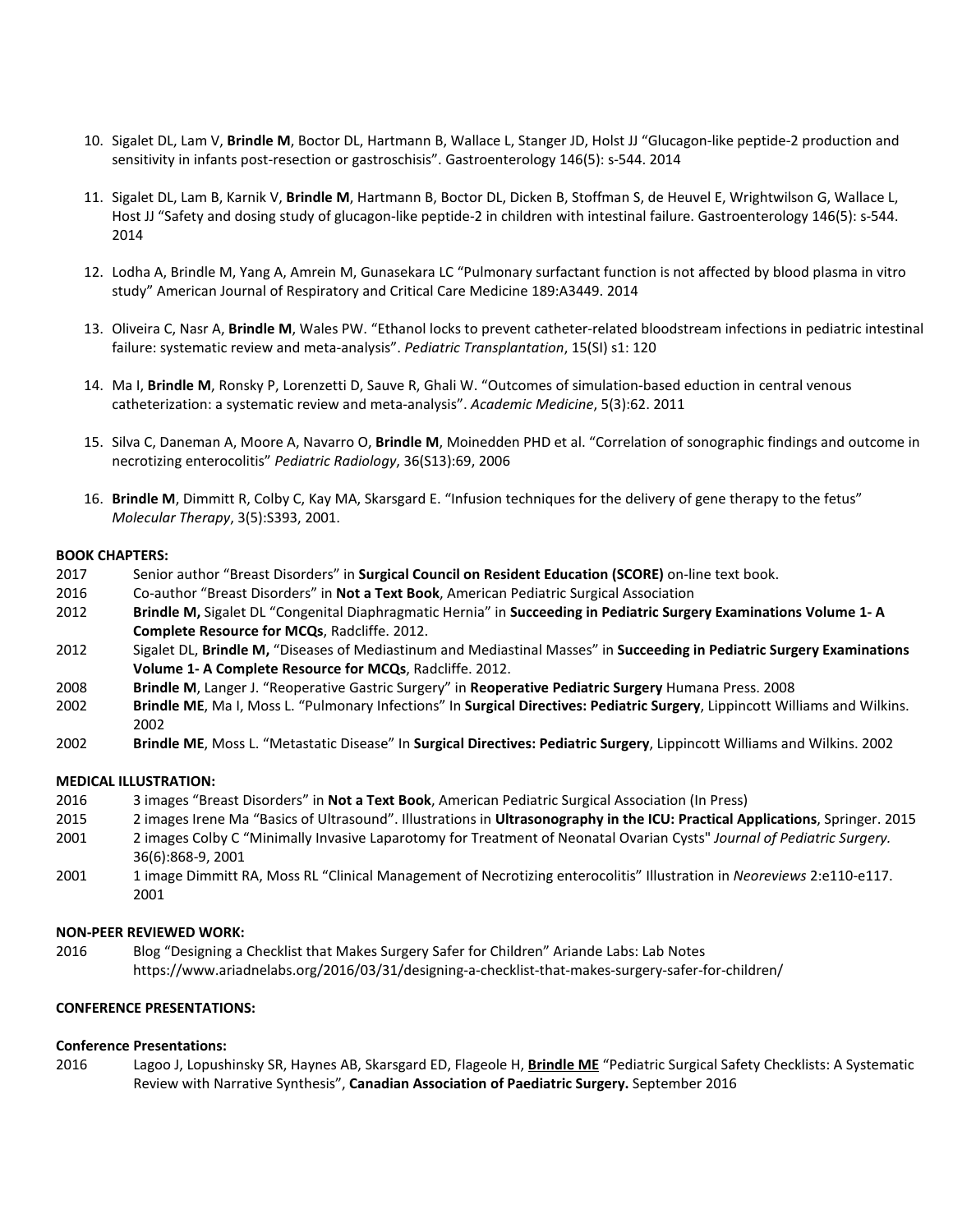- 2016 Daodu T, **Brindle ME**, Alvarez-Allende C, Lopushinsky "A solid organ injury protocol to decrease length of stay" , **Canadian Association of Paediatric Surgery.** September 2016
- 2015 Ma I, Pugh D, Mema B, **Brindle M**, Cooke L, Stromer J "Procedural Incompetence: error based checklist vs conventionally constructed checklist" **An International Association for Medical Education (AMEE)**, September 7 2015.
- 2014 Lam J, **Brindle ME "**Treatment options for the pediatric patent ductus arteriosus: systematic review and meta-analysis" **Canadian Association of Paediatric Surgery.** September 2014
- 2014 Ben Turner, **Brindle ME "**Sociodemographic predictors of gastroschisis outcomes in the United States" **Canadian Association of Paediatric Surgery.** September 2014
- 2014 Ben Turner, Dasgupta R, **Brindle ME "**A contemporary prediction rule for esophageal atresia (EA) and trachea-esophageal fistula (TEF)" Pacific Association of Pediatric Surgery. May 2014
- 2013 **Brindle ME**, Cook EF, Lally P, Lally K "A Clinical Prediction Rule for CDH". International CDH Workshop, Rotterdam June 10<sup>th</sup>, 2013.
- 2012 Hazell A, Bassil K, Arbour L, **Brindle M**, Skarsgard E, Canadian Pediatric Surgery Network. Geographic variation and clustering of gastroschisis in Canada. **The 39th ICBDSR and 10th CCASN Joint Annual Scientific Meeting**, Ottawa October 30th, 2012.
- 2012 Beres A, Wales PW, **Brindle ME**. Non-operative management of pancreatic trauma: is it worth the wait? **Canadian**  Association of Pediatric Surgery, Victoria Sept 20<sup>th</sup>, 2012.
- 2011 Walzak A, **Brindle ME**, Bacchus CM, Schaefer J, Ma I. Development of a Comprehensive Set of Assessement Tools for Evaluation of Procedural Skills in Internal Medicine. **Simulation Summit**, Montreal, November, 2011.
- 2011 **Brindle ME**, Flageole H, Wales PW. Influence of Maternal Factors and Health Outcomes in Gastroschisis: A population-based study **Canadian Association of Pediatric Surgery**, September, 2011.
- 2010 **Brindle ME**, Skarsgard ED. Morbidity and Mortality Associated with Patch Repair in Congenital Diaphragmatic Hernia. **Pediatric Academic Society**, Vancouver, BC, May, 2010.
- 2009 **Brindle ME**, Ma IWY, Skarsgard ED. Establishment of pre-treatment blood gas targets improves survival in infants with congenital diaphragmatic hernia (CDH)". **American Pediatric Surgical Association Meeting**, Fajardo, Puerto Rico, May, 2009.
- 2009 **Brindle ME**, Brar M, Skarsgard ED. Patch repair is associated with significant morbidity and mortality in infants with congenital diaphragmatic hernia (CDH). **American Pediatric Surgical Association Meeting**, Fajardo, Puerto Rico, May, 2009.
- 2008 Ein S, **Brindle ME**. The best 10 clinical articles for the last 50 years from the Division of General Surgery, Hospital for Sick Children, Toronto, Ontario, Canada. **British Association of Paediatric Surgeons**, Salamanca, Spain, July 2008.
- 2003 **Brindle ME**, Skarsgard ED. Dynamic esophageal lengthening for long-gap esophageal atresia" **Resident's Research Day**, University of British Columbia. April, 2003.
- 2002 **Brindle M**, Bachmann M, Skarsgard E, Contag C. Achievement of long-term expression and wide-distribution with pulmonary delivery of adeno-associated viral vector **WB &MH Chung Lectureship**, University of British Columbia.
- 2002 **Brindle M**, Bachmann M, Skarsgard E, Contag C. "Long-term statement and wide distribution of serotype 5 adeno-associated virus (AAV5) achieved with perfluorocarbon-aided delivery". **American Academy of Pediatrics**, Boston MA. October, 2002.
- 2002 **Brindle ME**, Skarsgard ED. Improving DNA-based therapies for the Lung. **Resident's Research Day**, University of British Columbia. April, 2002.
- 2002 **Brindle ME**, Skarsgard ED. Development of DNA-based therapies for the Fetus. **Fetal Surgery Symposium**, University of British Columbia, April, 2002.
- 2001 **Brindle ME**, Skarsgard ED. Gene Delivery to the Lung. **Royal College of Physicians and Surgeons, Canadian Association of General Surgery, Resident Retreat**, Quebec, QC. September, 2001.
- 2001 **Brindle ME**, Skarsgard ED. Delivery and Monitoring of Gene Therapy in the Lung **Residents' Research Day**, University of British Columbia, April 19<sup>th</sup>, 2001.
- 1999 **Brindle ME**, Murphy J. Correlation of prenatal ultrasound findings with clinical outcome in gastroschisis. **WB & MH Chung Lectureship**, University of British Columbia.

# **Posters:**

- 2012 Beres A, Puligandla P, **Brindle ME** "Conformity to stability criteria for the surgical correction of congenital diaphragmatic Hernia: Is it Necessary?". **Canadian Association of Paediatric Surgery**, Victoria BC, September 2012.
- 2011 Beres A; Wales P; Sawyer A; Vartian B; Brindle M. "Pediatric vascular trauma: Implications for resource utilization". **Trauma Association of Canada**, Banff AB, April 2011
- 2010 Brindle M; Oddonne E; Ma I; Skarsgard ED. "Morbidity and mortality of patch repair in a contemporary national database". **Pediatric Academic Society**. Vancouver BC, May 2010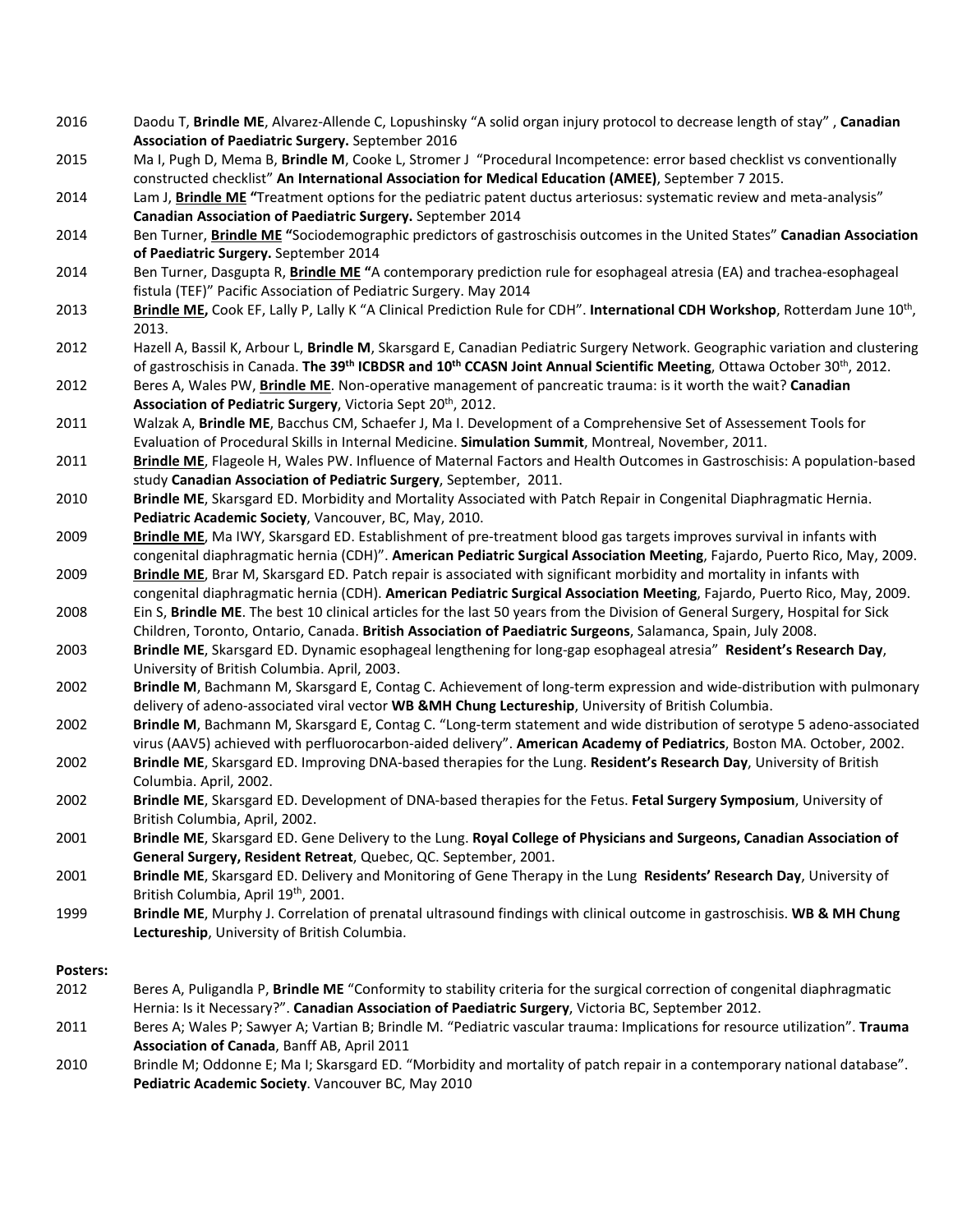- 2008 Brindle M, Mills J, Li Y, MacNab YC, Skarsgard ED. "Does overnight birth influence surgical management or outcome in neonates with gastroschisis?" **Pediatric Academic Society**. Oahu, Hawaii, May, 2008.
- 2005 Brindle M, Sauer CJE, Patel S, de Silva N, Chait P, Wales PW "Percutaneous transhepatic cholangiography for the treatment of parenteral nutrition associated cholestasis in surgical neonates". **British Association of Paediatric Surgeons**, Dublin, Ireland. July  $12^{th}$  to  $15^{th}$ , 2005
- 2002 Brindle M, Bachmann M, Skarsgard E, Contag C. "Efficient gene delivery to the lung demonstrated by in vivo bioluminescent imaging". **The Society for Molecular Imaging**, Boston, MA. August, 2002
- 2001 Brindle M, Moss RL, Skarsgard E "Infusion techniques for the delivery of gene therapy to the fetus", **American Society of Gene Therapy**, Seattle, WA. May 30th to June 3rd, 2001.

### **RESEARCH SUPERVISION:**

#### **Masters Review Committee**

2012 Saima Nausheen, Primary Supervisor Prasanth Chelikani. December, 2012.

#### **Masters Committee**

2012 Sarah Lai, Masters of Science Student, Department of Surgery, Primary Supervisor David L Sigalet.

#### **Primary Research Supervisor**

- 2016-current Rueben Dehaek, General Surgery Resident, UBC
- 2016-current Tito Daodu, General Surgery Resident, UBC
- 2014-2015 Carlos Sanchez-Glanville, Pediatric Surgery Fellow, UofC
- 2013-2015 Farhana Shariff, General Surgery Resident, UBC
- 2012-2014 Jennifer Lam, General Surgery Resident, UofC
- 2012-2013 Alana Beres, Pediatric General Surgery Fellow, McGill
- 2011-2014 Ben Turner, General Surgery Resident, UofC
- 2007-2010 Brian Vartian- CIHR funded research- vascular injuries in pediatric patients.
- 2007 Mantaj Brar- CDH outcomes CAPSNet research

#### **INVITED NATIONAL SPEAKER:**

- 2013 Invited Speaker "Operative Management of Pancreatic Injuries". Canadian Association of Pediatric Surgery, September 26th, 2013
- 2012 Invited Speaker. "CAPSNet: Evolution of a multidisciplinary national database. Society for Obstetrics and Gynecology. June, 2012
- 2011 Invited Panel Member: Controversies in Pediatric Trauma Management. Trauma Association of Canada, April 2011
- 2010 Key Note Speaker OR Nurses Annual Conference, Calgary, AB
- 2009 Early Risk Assessment Conference "Prenatal Screening and Diagnosis: Implications of New Technologies" September 26th, 2009
- 2009 Plenary Speaker "Scientifically Yours" Educational Conference for High School Students pursuing Scientific Careers.

#### **KNOWLEDGE TRANSLATION:**

| 2017-current | Lead of International ERAS group to address neonatal abdominal surgeries                                   |
|--------------|------------------------------------------------------------------------------------------------------------|
| 2016-current | Knowledge Lead for Clinical Information System EBM care pathway for appendicitis                           |
| 2016-current | Co-lead of Pediatric Surgery working group to translate cost-effective EBM into practice for appendicitis. |

#### **REVIEWING/EDITORIAL WORK:**

#### **Publications**

| 2012-2017 | Reviewer Pediatrics (2014: July, Sept, Oct; 2015: Mar, Aug; 2016 Feb; 2017 Mar, Apr)                                 |
|-----------|----------------------------------------------------------------------------------------------------------------------|
| 2016      | Reviewer British Medical Journal-Open (2016 May)                                                                     |
| 2016      | Reviewer Journal of the American College of Surgeons (2016: Jan)                                                     |
| 2015-2016 | Reviewer JAMA Pediatrics (2015: Aug; 2016: Aug)                                                                      |
| 2015      | Reviewer Neonatology (2015: Dec)                                                                                     |
| 2013-2016 | Reviewer Canadian Medical Association Journal (2013: May, June; 2014: Sept; 2015: June, July, Nov; 2016: Jan, April) |
| 2014-2016 | Publications Committee PAPS Journal of Pediatric Surgery (April 2014-10, April 2015-9, April 2016-11)                |
| 2014-2015 | Reviewer American Journal of Perinatology (2014: Sept, Oct, 2015: Aug)                                               |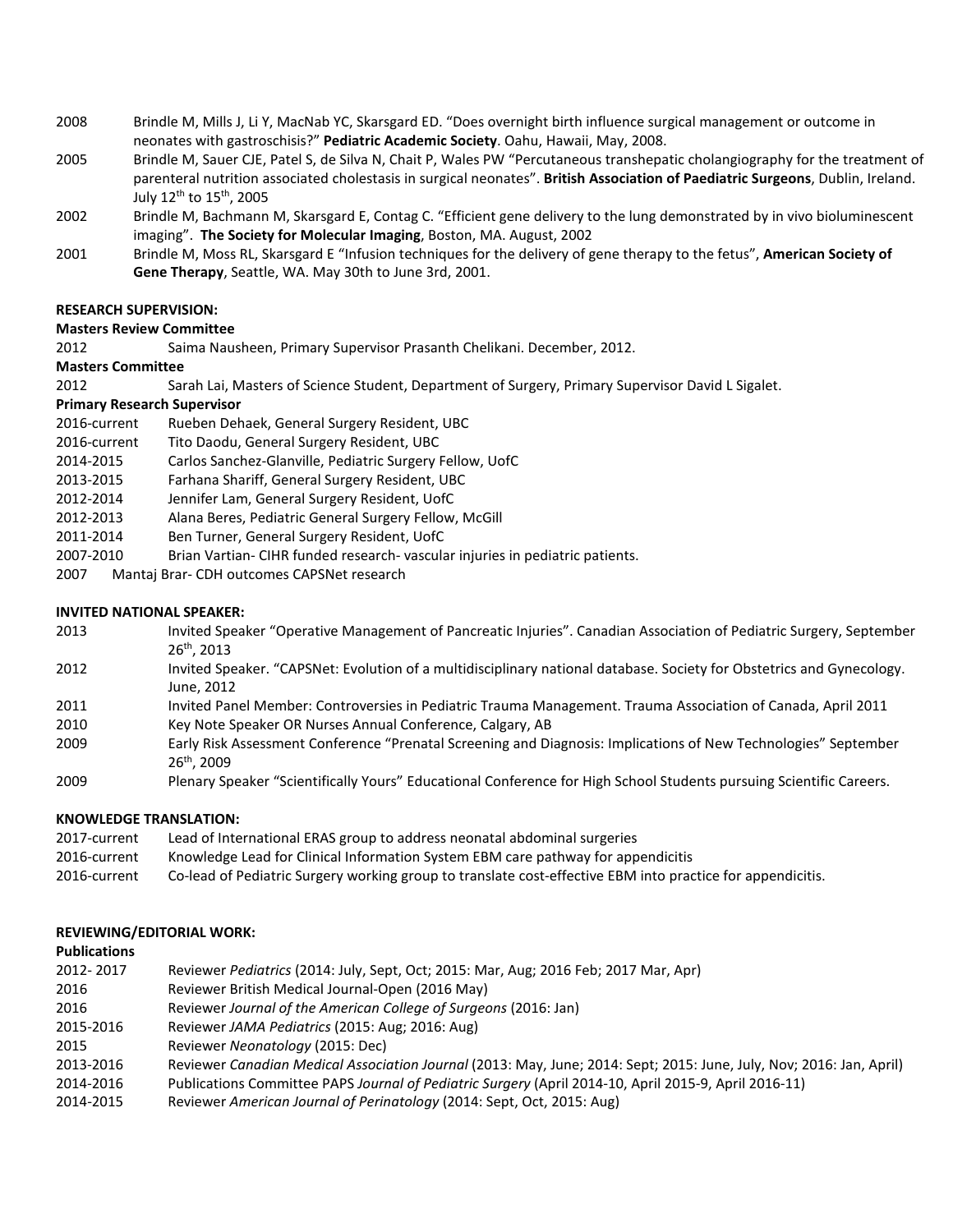| 2014                   | <b>Abstracts Committee PAPS</b>                                                                                  |
|------------------------|------------------------------------------------------------------------------------------------------------------|
| 2012, 2013             | Reviewer Journal of Pediatric Surgery                                                                            |
| 2009-2011              | Publications Committee CAPS (Journal of Pediatric Surgery)                                                       |
| 2011                   | <b>Reviewer Journal of Medical Case Reports</b>                                                                  |
| 2009-current           | Reviewer Fetal Diagnosis and Therapy                                                                             |
| 2009-2016              | Reviewer Canadian Journal of Surgery (2016 Jan)                                                                  |
| Grants                 |                                                                                                                  |
| 2017                   | Reviewer Michael Smith Foundation for Health Research                                                            |
| 2016                   | Reviewer CIHR Analyses of Existing Canadian Cohorts & Databases - Reproductive Maternal & Child Health, Starting |
|                        | November 2016                                                                                                    |
| 2016                   | Reviewer Clinical Research Fund, Calgary Center for Clinical Research, September, 2016                           |
| 2016                   | Reviewer CDH, Sparks Grant, August, 2016                                                                         |
| 2015                   | Reviewer Veni Grant, Netherlands Organization for Health Research and Development (1 grant), April, 2015         |
| 2011                   | Reviewer Alberta Children's Hospital Foundation (3 grants)                                                       |
| 2012                   | Reviewer Physician's Services Incorporated Foundation (1 grant)                                                  |
| <b>Awards</b>          |                                                                                                                  |
| 2013                   | Reviewer Department of Surgery Surgical Scientist Award. Aug, 2013                                               |
| 2013                   | Reviewer Department of Surgery Education Award. Aug, 2013                                                        |
| 2013                   | Reviewer Department of Surgery Research Award. Aug, 2013                                                         |
|                        |                                                                                                                  |
| <b>ADMINISTRATION:</b> |                                                                                                                  |

# **Research Chair, Department of Surgery**

2017-current Chair

#### **Department of Surgery Events**

| 2015-current | Co-organizer Departmental Gala Dinner |
|--------------|---------------------------------------|
| 2017         | Organizer Departmental Retreat        |

# **Academic Alternate Relationship Program for Department of Surgery**

2016-current Chair and developer

#### **Onboarding of New Faculty for Department of Surgery**

2016-current Departmental lead

# **Harvard School of Public Health**<br>2014 **Partici**

Participant "Executive Leadership in Medicine", 2-week course.

### **University of Calgary Medical School**

| Member Neonatology Resident Training Committee             |
|------------------------------------------------------------|
| Member Pediatric Surgery Resident Training Committee       |
| Member Maternal Fetal Medicine Resident Training Committee |
| Member Faculty of Medicine Accommodations Committee        |
| Member General Surgery Resident Training Committee         |
|                                                            |

### **Alberta Health Services**

| Member of Surgery Strategic Care Network                        |
|-----------------------------------------------------------------|
| Member Pediatric Surgery Working Group                          |
| Co-Chair Hand Hygiene Committee, Alberta Children's Hospital    |
| Co-Director Southern Alberta Pediatric Trauma, AHS              |
| Coordinator for Pediatric General Surgery electronic order sets |
|                                                                 |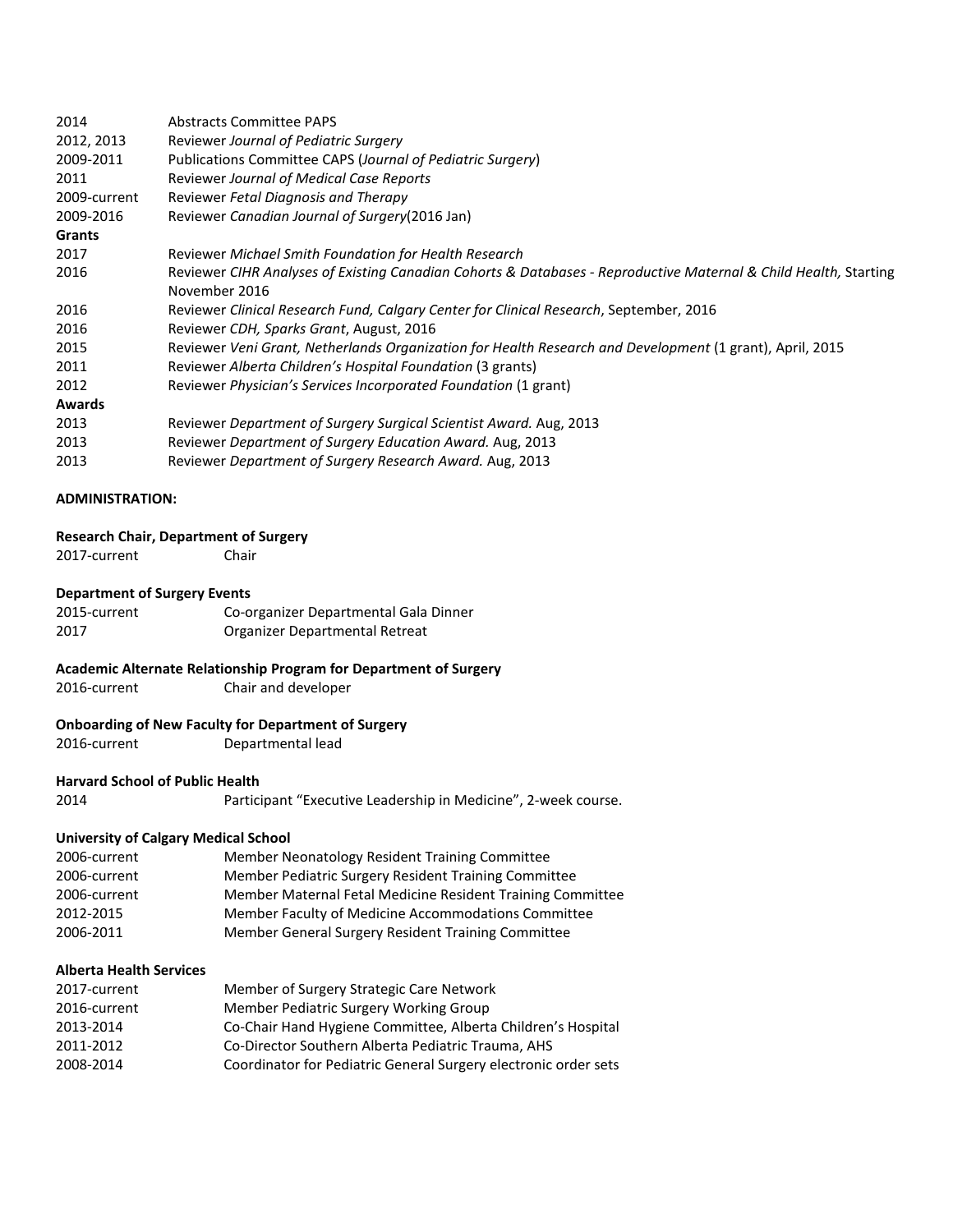### **Alberta Children's Hospital**

| 2015-current | Lead of EQuIS (Efficiency, Quality, Innovation and Safety) Research Platform |  |
|--------------|------------------------------------------------------------------------------|--|
| 2010-current | Member Alberta Congenital Anomalies Surveillance System                      |  |
| 2006-current | Member Surgical Executive Committee                                          |  |
| 2006-current | Member of Operating Room Committee                                           |  |
| 2006-current | <b>Member Trauma Committee</b>                                               |  |
| 2006-current | Member Trauma Safety Committee                                               |  |
| 2012-2013    | Surgical Lead Trauma, Alberta Children's Hospital                            |  |
| 2011-2012    | President Medical Staff Association, Alberta Children's Hospital.            |  |
| 2006-2012    | Surgical Director of Pediatric Trauma, Alberta Children's Hospital           |  |
| 2010-2011    | Vice president Medical Staff Association, Alberta Children's Hospital        |  |
| 2009-2011    | Co-Chair Southern Alberta Fetal Therapy Initiative (SAFTI)                   |  |
| 2008         | Chair "Western Canadian Fetal Therapy Meeting", September, 2009              |  |

# **National**

| 2017         | Local Host of Canadian Association of Pediatric Surgery National Meeting (Banff, October, 2017)    |
|--------------|----------------------------------------------------------------------------------------------------|
| 2015-current | Executive Board Member Canadian Association of Pediatric Surgery                                   |
| 2008-current | Member Steering Committee for Canadian Association of Pediatric Surgery Network CAPSNet (National) |

#### **International**

| 2017-current | Lead of ERAS: Neonatal Abdominal Surgery |
|--------------|------------------------------------------|
|--------------|------------------------------------------|

# **Other**

| 1997-1998 | Member-at-Large, Dalhouise University Student Union, Halifax Nova Scotia.                  |
|-----------|--------------------------------------------------------------------------------------------|
| 1996-1997 | Dalhousie Student Union Representative for Dalhousie Medical School, Halifax, Nova Scotia. |
| 1992-1993 | Coordinator for university volunteers at the Yale-New Haven Hospital Emergency Department  |

#### **EDUCATION:**

Educational Leadership

| 2016-2017 |  |  |  | Leadership committee of Perioperative Crisis Management (POCM) team-training initiative |
|-----------|--|--|--|-----------------------------------------------------------------------------------------|
|-----------|--|--|--|-----------------------------------------------------------------------------------------|

# Undergraduate

|            | 2014, 2006-2010 Evidence-Based Medicine Supervisor for 4 students (80+ hours each)                              |
|------------|-----------------------------------------------------------------------------------------------------------------|
| 2010, 2014 | Instructor for Surgical Skills workshop (suturing)                                                              |
| 2013       | Instructor, Undergraduate Medicine 4 hour procedural skills teaching (thoracentesis) August 2013, October 2013. |
| 2013       | Instructor, Undergraduate Medicine 3 hour ultrasound anatomy teaching (liver, IVC and aorta) August, 2013       |
| 2013       | Examiner Undergraduate Medicine (thoracentesis) January, 2013                                                   |
| 2011       | Examiner, Undergraduate Medicine Surgical skills (chest tube insertion) January 2011                            |
| 2006-2010  | Instructor for Undergraduate Medicine Clerkship Pediatric Surgery education rounds (every 2 months)             |
| 2006-2008  | Lecturer Undergraduate Medicine Pediatrics/Development (yearly).                                                |
| 2001-2002  | Pediatric surgery lecturer for Stanford University Medical School students.                                     |

#### Resident/Graduate Student

| 2017      | Instructor First Year Surgery Resident Critical Thinking Course, Creating Research Teams                        |
|-----------|-----------------------------------------------------------------------------------------------------------------|
| 2014      | Facilitator, Surgery Research Day. January, 2014                                                                |
| 2013-2014 | Instructor First Year Surgery Resident Critical Thinking Course, Diagnostic Tests, October, 2013, October 2014. |
| 2013      | Facilitator Resident Research Day and Basic Science Day, January, 2013                                          |
| 2012      | Lecturer and facilitator: Pediatric Hematology Half Day, November, 2012                                         |
| 2007-2014 | Lecturer: Pediatrics Half Day (yearly)                                                                          |
| 2007-2013 | Lecturer: General Surgery Half Day (yearly)                                                                     |
| 2009      | Lecturer: Oncology half-day. Surgical considerations of Wilm's Tumour                                           |
| 2007-2009 | Lecturer: Neonatology half-day. Neonatal thoracic surgical emergencies                                          |